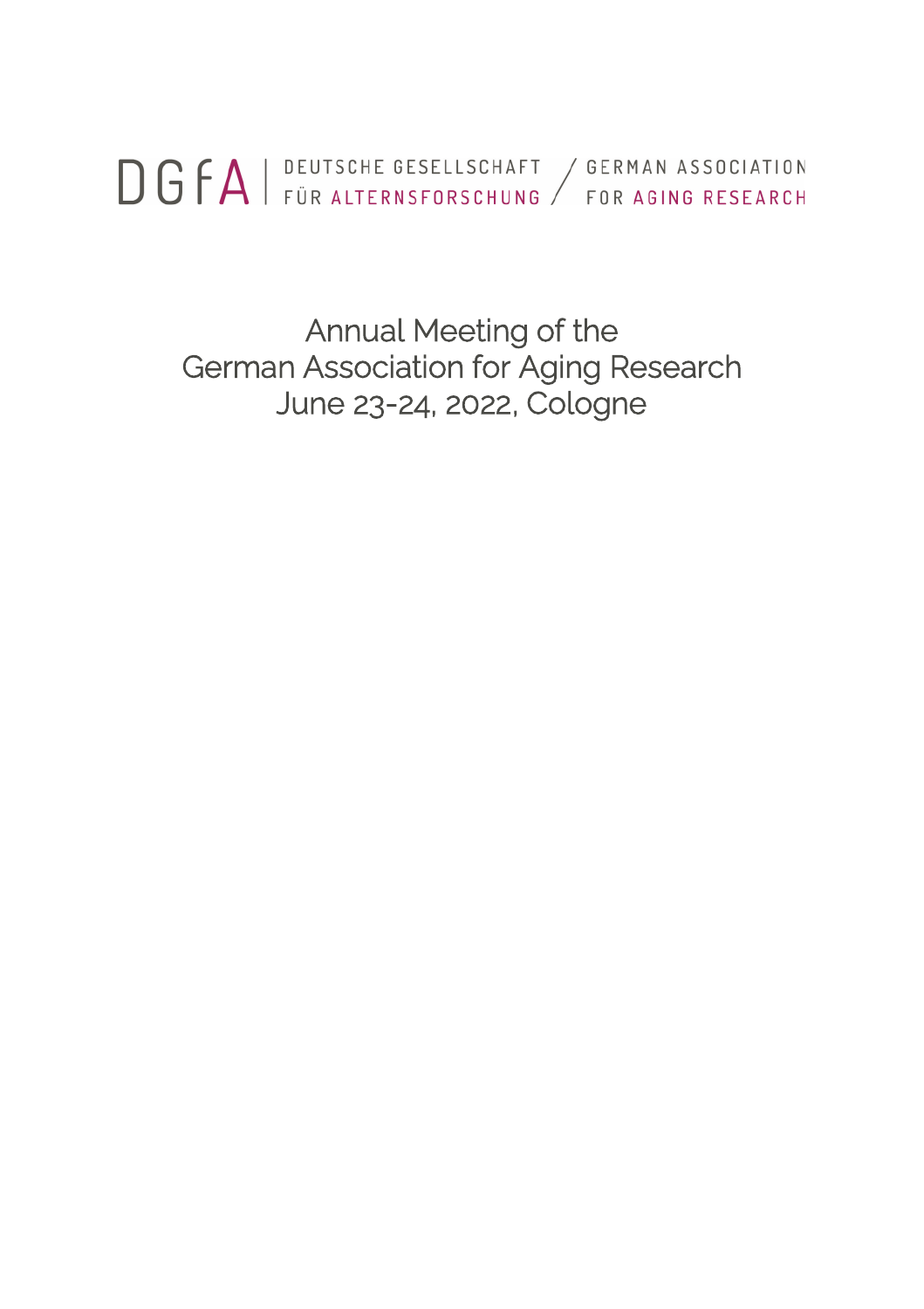# PRFAMBLE

The German Society for Aging Research (DGfA) is delighted to welcome you to this year's meeting here in Cologne. It is a great pleasure to host the German community of aging researchers in our small but beautiful Ulm University. We are honored to welcome our three outstanding keynote lecturers Maria Blasco, Eva Hoffmann and Joachim Lingner. Furthermore, we welcome all members of the DGfA without whom organization of the meetings wouldn't be possible. We are looking forward to interesting talks and lively discussions at the posters and during the scientific sessions. One of the goals of the DGfA is to connect researchers in the field of aging, promoting networking and young scientists at the beginning of their career. The annual meeting of the DGfA is the perfect platform to establish collaborations and discover synergies between research groups to gain further insight into the biology of aging and aging-associated diseases. On behalf of the DGfA we wish you a successful meeting and a good time here in Cologne.

| Hartmut<br>Geiger<br>Institute for<br>Molecular<br>Medicine<br>Ulm<br>University | Helen Morrison.<br>PhD<br>Leibniz Institute<br>on Aging - Fritz<br>Lipmann<br>Institute (FLI)<br>Jena, Germany | Thorsten<br>Hoppe,<br>CECAD.<br>University of<br>Cologne              | Tatiana<br>Korotkova.<br>CECAD.<br>University of<br>Cologne                                                      | Stephanie<br>Panier, MPI for<br>Biology of<br>Ageing /<br>University of<br>Cologne |
|----------------------------------------------------------------------------------|----------------------------------------------------------------------------------------------------------------|-----------------------------------------------------------------------|------------------------------------------------------------------------------------------------------------------|------------------------------------------------------------------------------------|
| Björn<br>Schumacher<br>President of<br>the DGfA<br>University of<br>Cologne      | Sophie<br>Steculorum.<br>MPI for<br>Metabolism<br>Research.<br>Cologne                                         | Peter<br><b>Tessarz</b> , MPI<br>for Biology<br>of Ageing,<br>Cologne | Dario<br>Valenzano<br>Leibniz<br>Institute on<br>Aging - Fritz<br>Lipmann<br>Institute (FLI)<br>Jena.<br>Germanv |                                                                                    |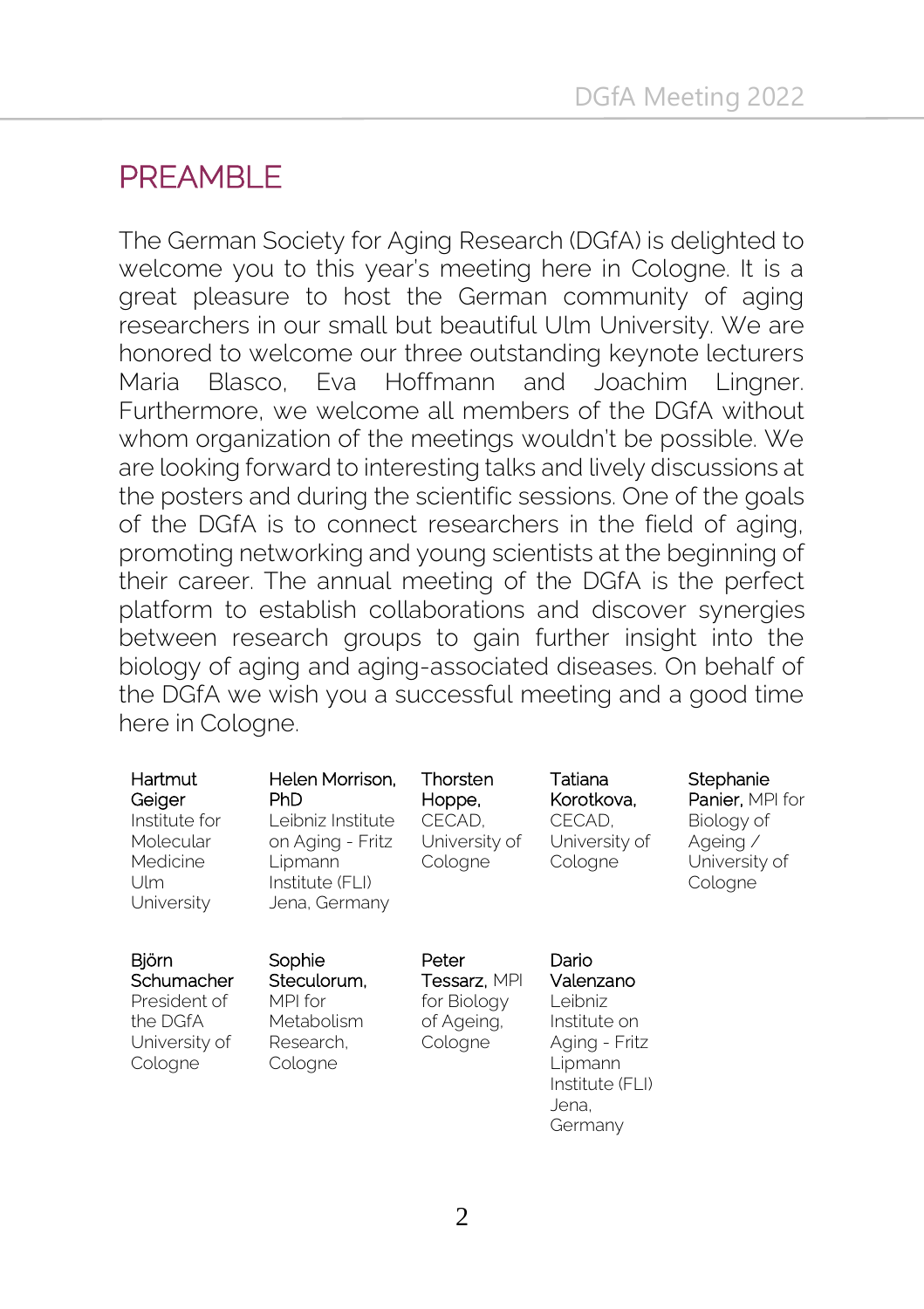We would like to thank the Sponsors for their support:

Prof. Dr. Dieter Platt Stiftung

Fritz Boege Prizes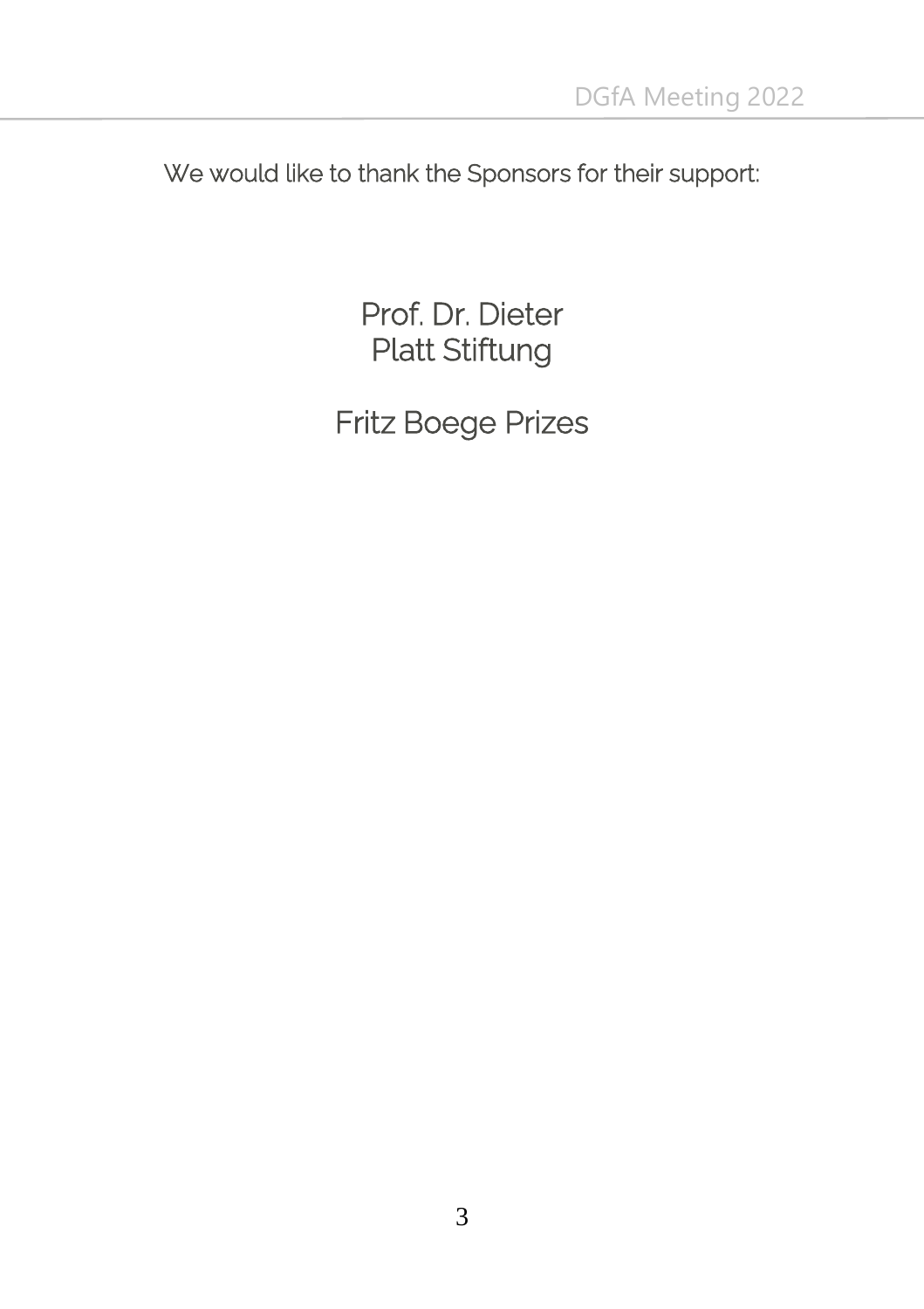Thursday, June 23

12.55 – 01.00 pm OPENING REMARKS **Hartmut Geiger** 

01.00 – 01.30 pm KEYNOTE LECTURE I (hybrid)

Introduction: Dario Valenzano Maria Blasco Centro Nacional de Investigaciones Oncológicas, CNIO, ES Telomeres at the origin of aging and age-related diseases

 $01.30 - 02.30$  pm Session 1 **Chair: Peter Tessarz** 

01.30 – 01.45 pm Collin Ewald, ETH Zurich **Mechanotransduction Coordinates InterTissue** Extracellular Matrix Protein Homeostasis Promoting Longevity in C. elegans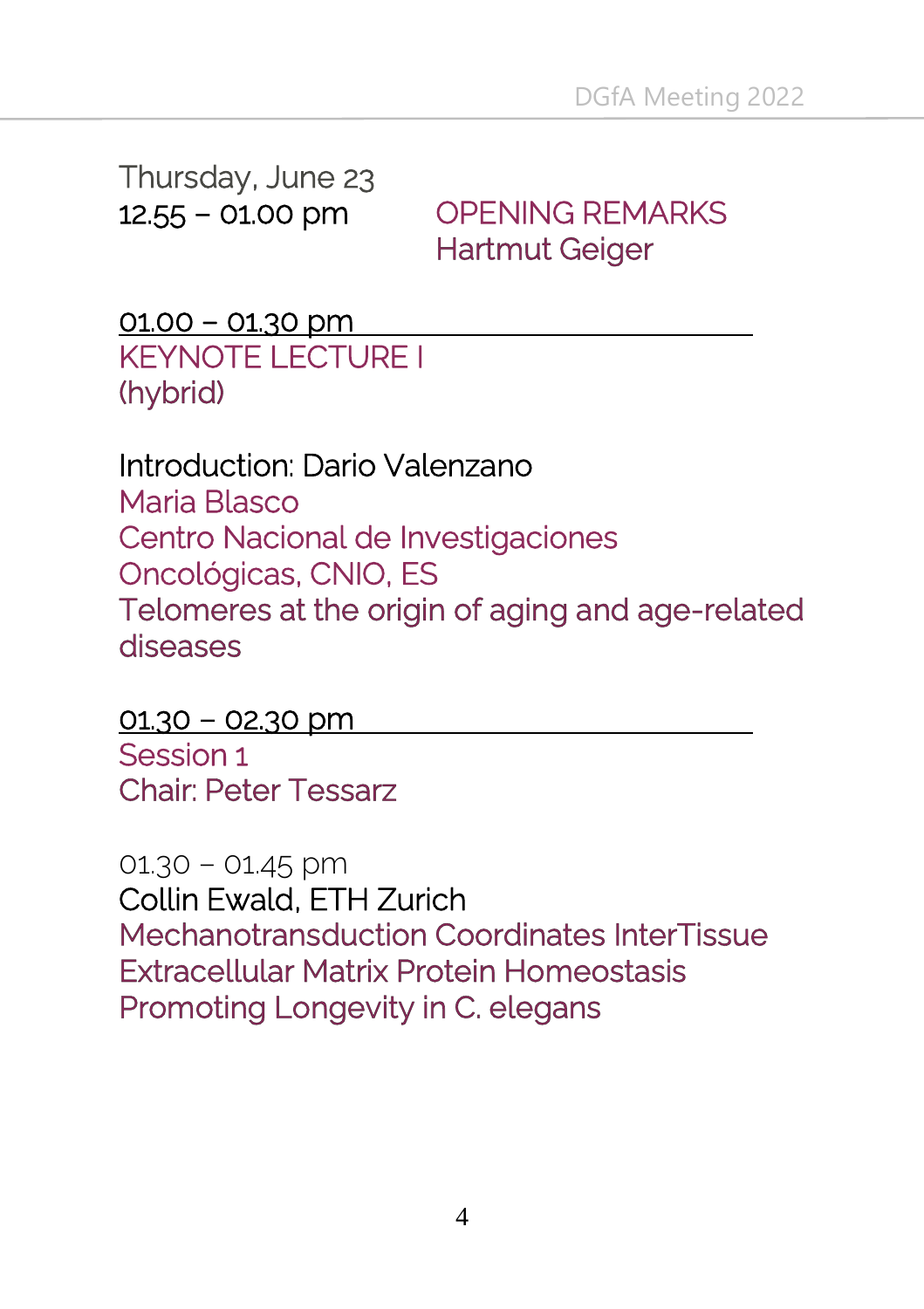01.45 – 02.00 pm Maja Funk, German Cancer Research Center (DKFZ), Heidelberg Aged intestinal stem cells propagate cellintrinsic sources of inflammaging

 $02.00 - 02.15$  pm Philipp Haas, Ulm University The Adaptive Response of Old ABCB5+ MSCs is **Changed Upon Exposure to LPS** 

02.15 – 02.30 pm Ali Hageb, Ulm University Reduced adhesion of aged intestinal stem cells contributes to an accelerated clonal drift

02.30 – 03.00 pm COFFE BREAK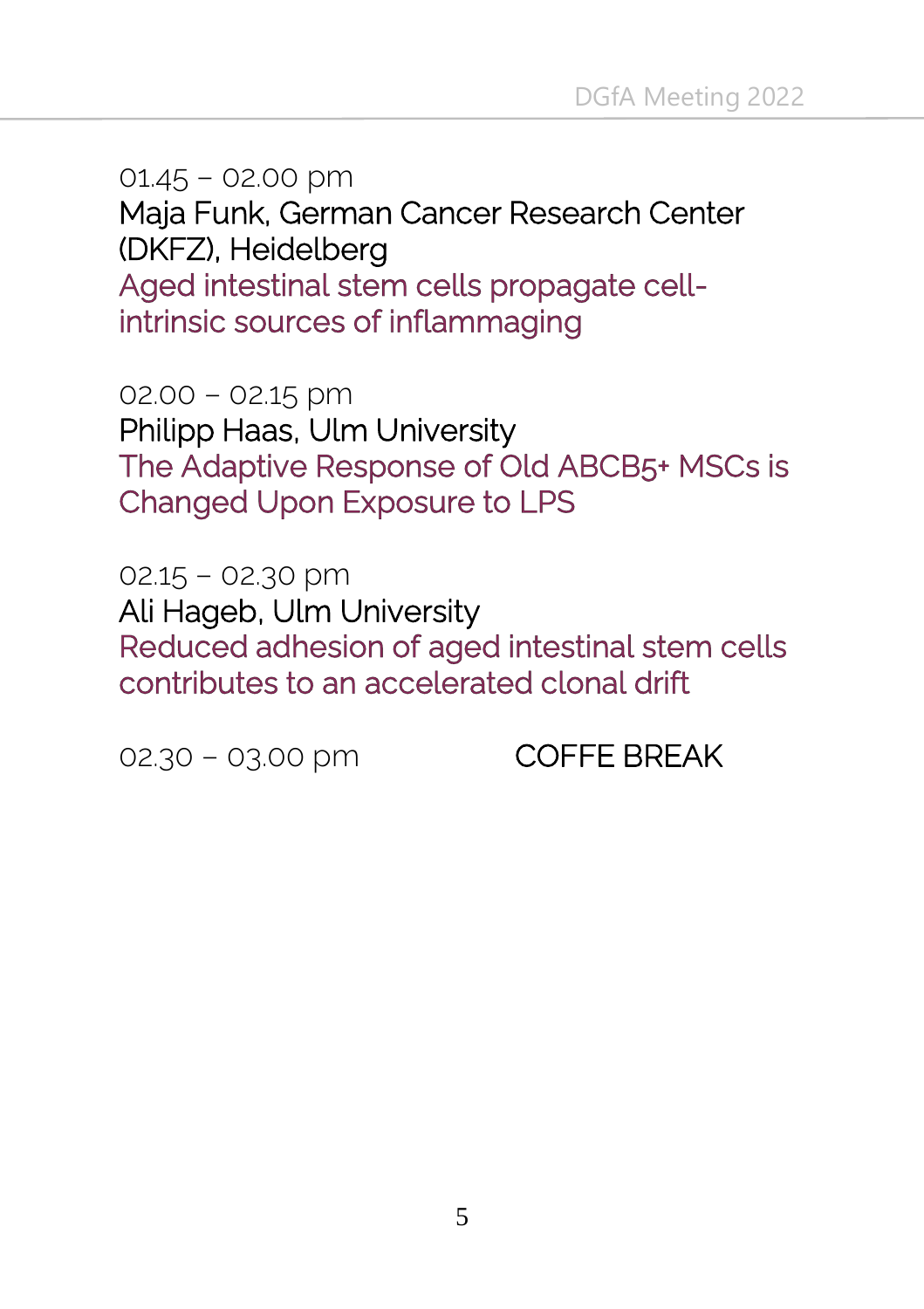#### $03.00 - 03.30$  pm

KEYNOTE LECTURE II (hybrid)

# Introduction: Sophie Steculorum

Eva Hoffmann University of Copenhagen, Department of Cellular and Molecular Medicine DNRF Center for Chromosome Stability, Denmark Reproductive longevity and ovarian aging in human

#### $03.30 - 05.00$  pm

Session 2 **Chair: Sophie Steculorum** 

#### 03.30 – 03.45 pm

Imaz Khalid, Leibniz Institute on Aging, JenaProteostasis failure represents a candidate mechanism for the loss of dietary restriction capacity to improve hematopoietic stem cell function in aged mice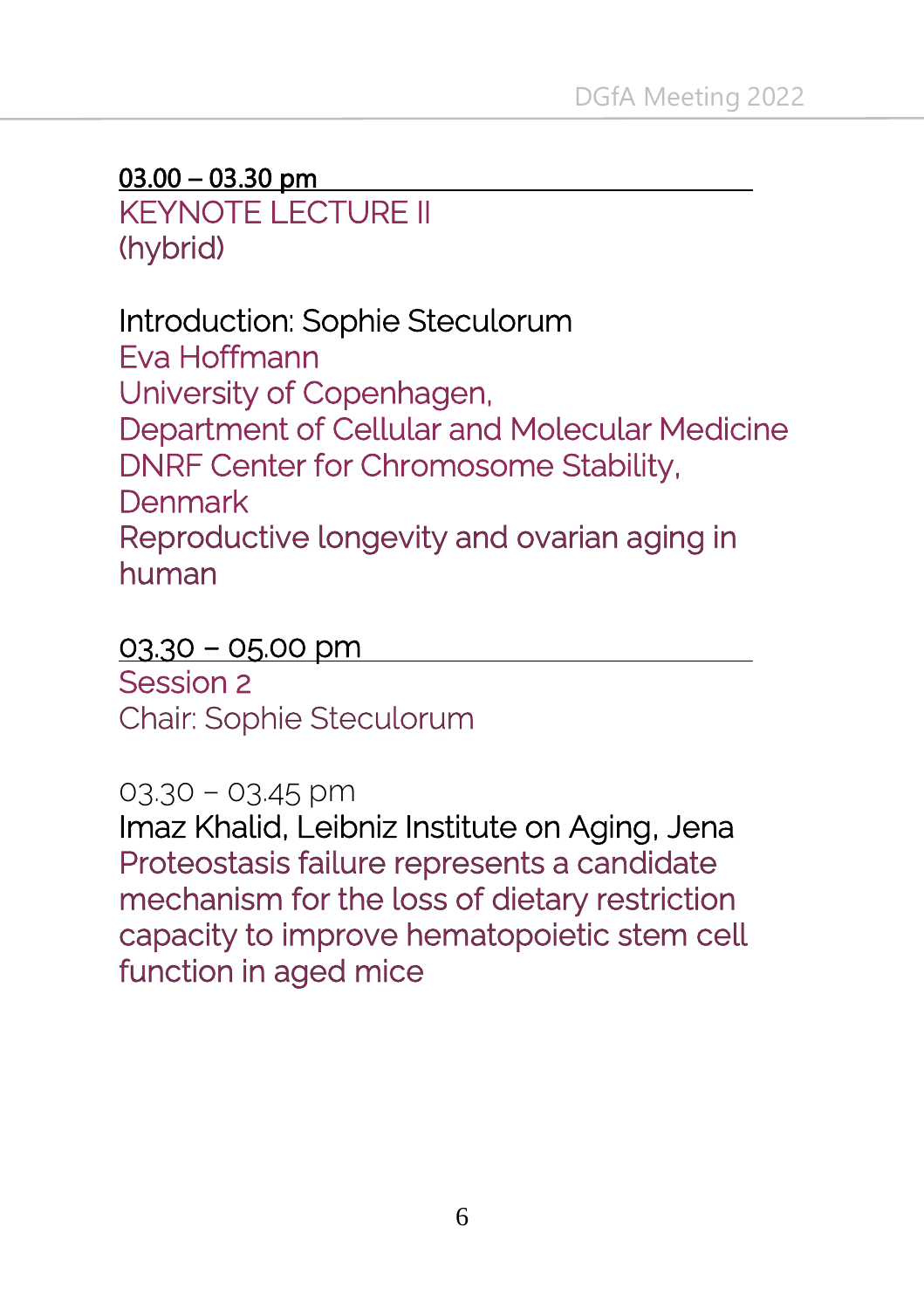03.45 – 04.00 pm Albert Kallon Koroma, Ulm University Aged NK Cells Fail to Efficiently Kill Leukemia and Lymphoma Cells

04.00 – 04.15 pm Jiongming Lu, Max Planck Institute for Biology of Ageing, Cologne Amino acid sensing signal in the regulation of **longevity in Drosophila** 

04.15 – 04.30 pm

Michael Milsom, German Cancer Research Center (DKFZ), Heidelberg

Inflammatory exposure drives permanent impairment of hematopoietic stem cell selfrenewal activity and accelerated aging.

04.30 – 04.45 pm

Chrysa Nikopoulou, Max Planck Institute for Biology of Ageing, Cologne

Singlecell resolution unravels spatial alterations in metabolism, transcriptome and epigenome of ageing liver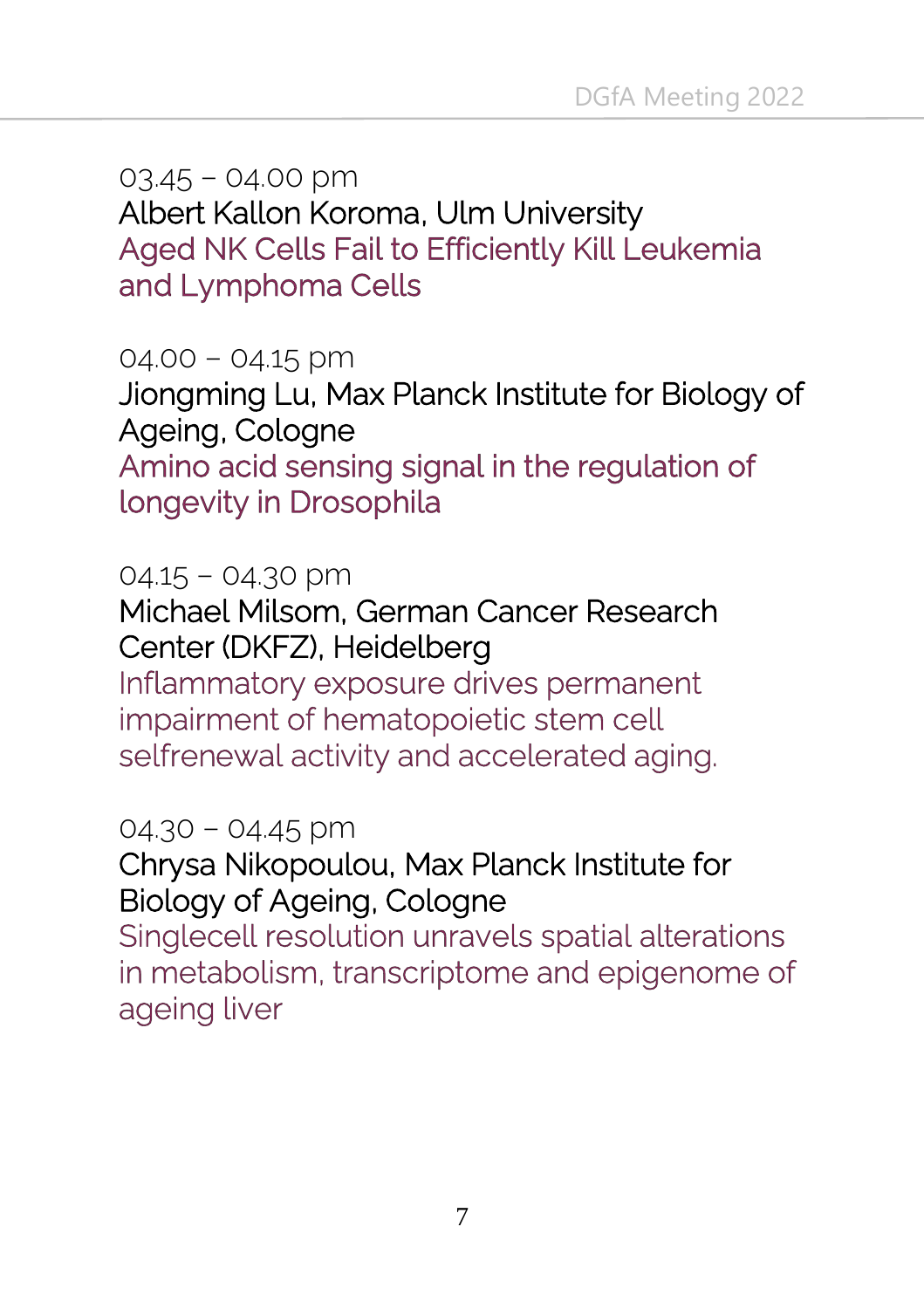04.45 – 05.00 pm Omrid Omani, Leibnitz Institute on Aging – FLI, Jena Regeneration induced proteostasis stress

impairs intestinal tissue restoration in old mice

05.00 – 06.30 pm POSTER SESSION

06.45 pm Departure with tram to Maritim Hotel Köln, Heumarkt 20

DINNER PARTY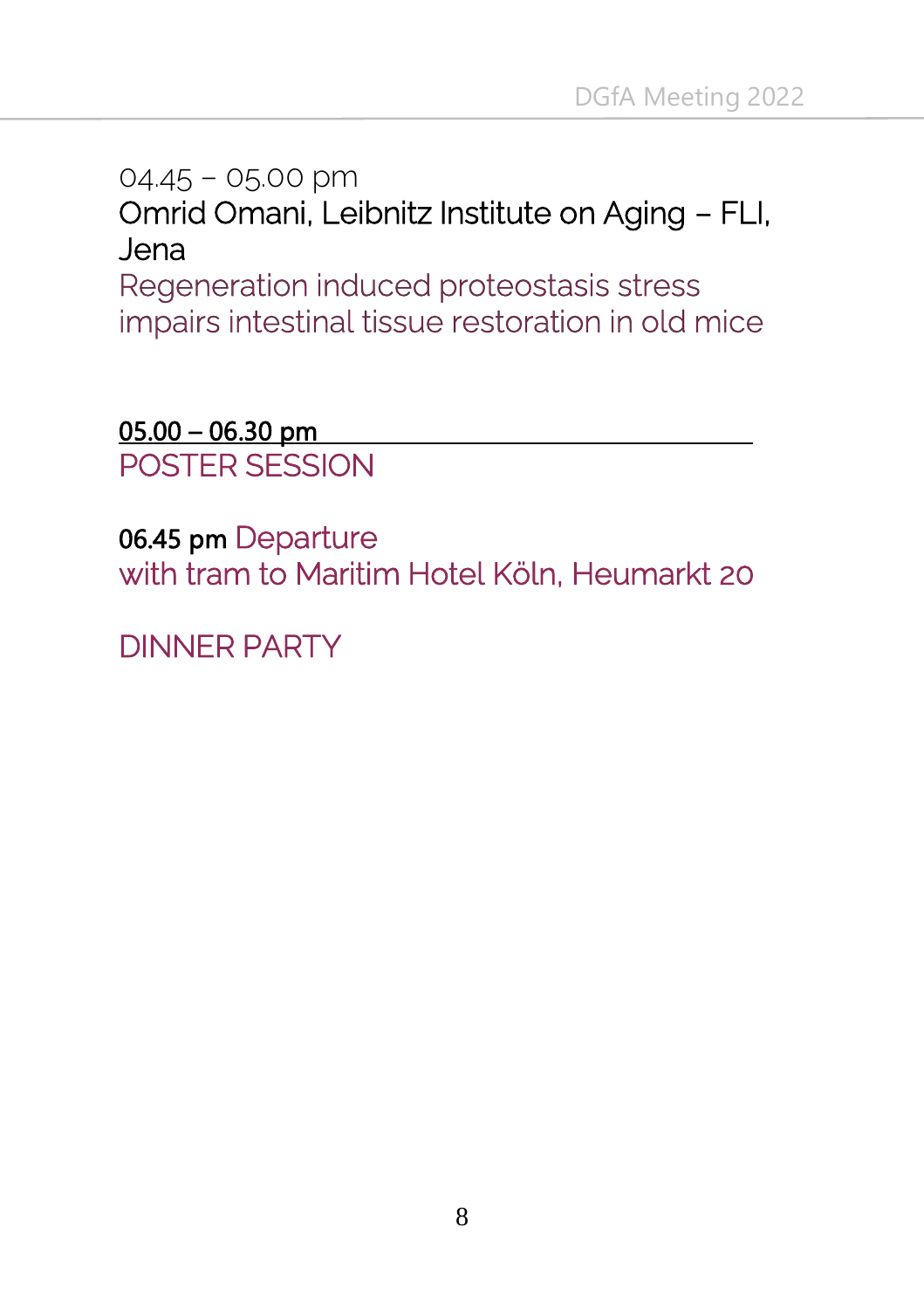### Friday, June 24

### 09.00 – 09.45 am KEYNOTE LECTURE III

Introduction: Björn Schumacher Joachim Lingner **Swiss Institute for Experimental Cancer** Research (ISREC), CH **Challenges of Telomere Maintenance: ROS and TERRA Long Noncoding RNA** 

09.45 – 11.00 am Session 3 **Chair: Thorsten Hoppe** 

09.45 – 10.00 am Shahaf Peleg, FBN, Rostock Enabling a metazoan to harness the energy of light and directly translate it to chemical energy (Energy replacement) extends life span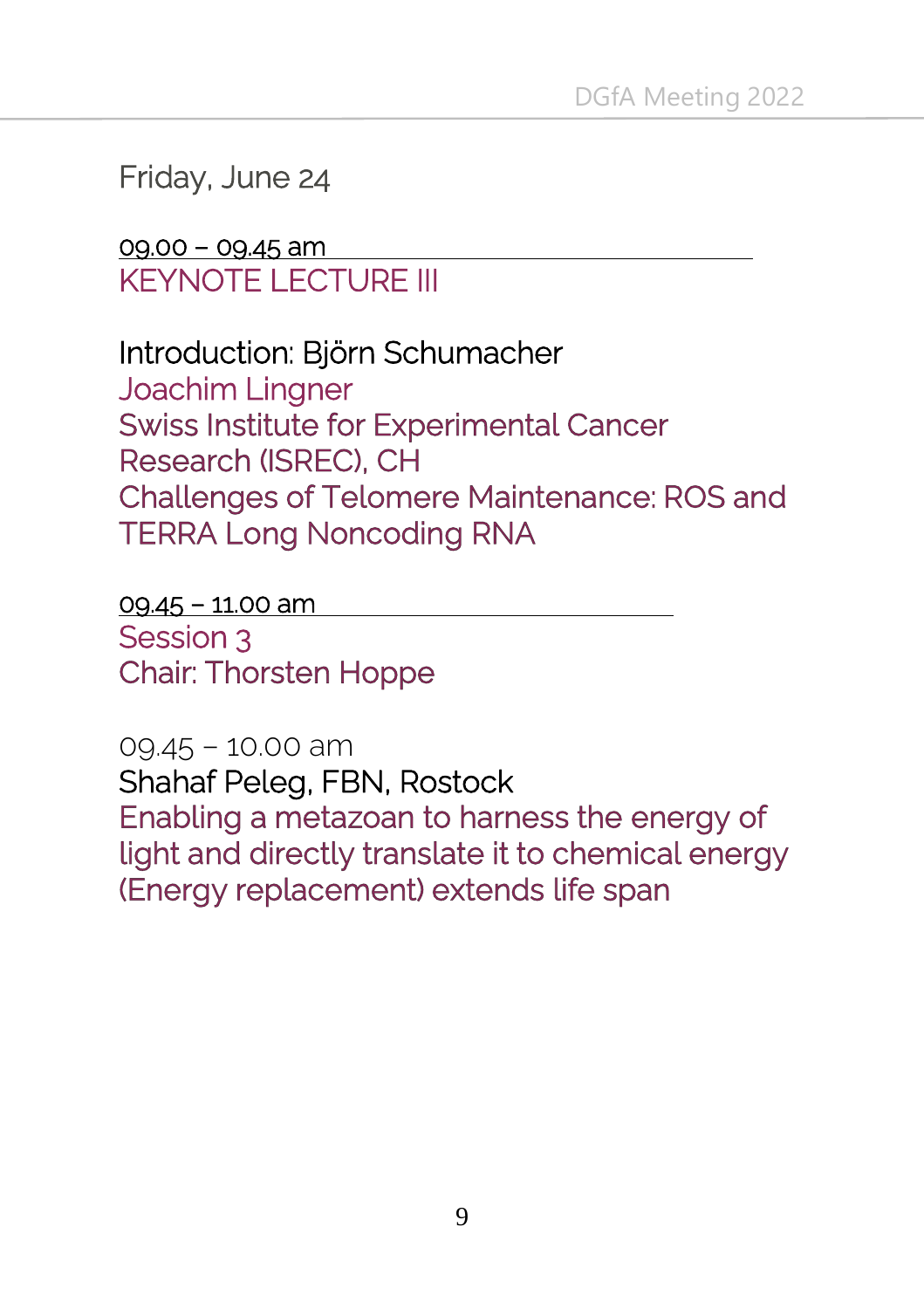10.00 – 10.15 am Juan Felipe Pérez Correa, RWTH Aachen **University** Epigenetic clocks for mice based on ageassociated regions that are conserved between mouse strains and human

10.15 – 10.30 am Denise Posadas, Ulm University **BMP signaling promotes zebrafish heart** regeneration by resolving replication stress

10.30 – 10.45 am Tanja Schuster, Ulm University Changes of the spatial distribution of the septin network within HSCs upon aging

10.45 – 11.00 am Selina Stahl, Ulm University Revealing the causal relationship between ageassociated immune remodeling and agerelated changes in the gut microbiome

11.00 – 11.30 pm COFFE BREAK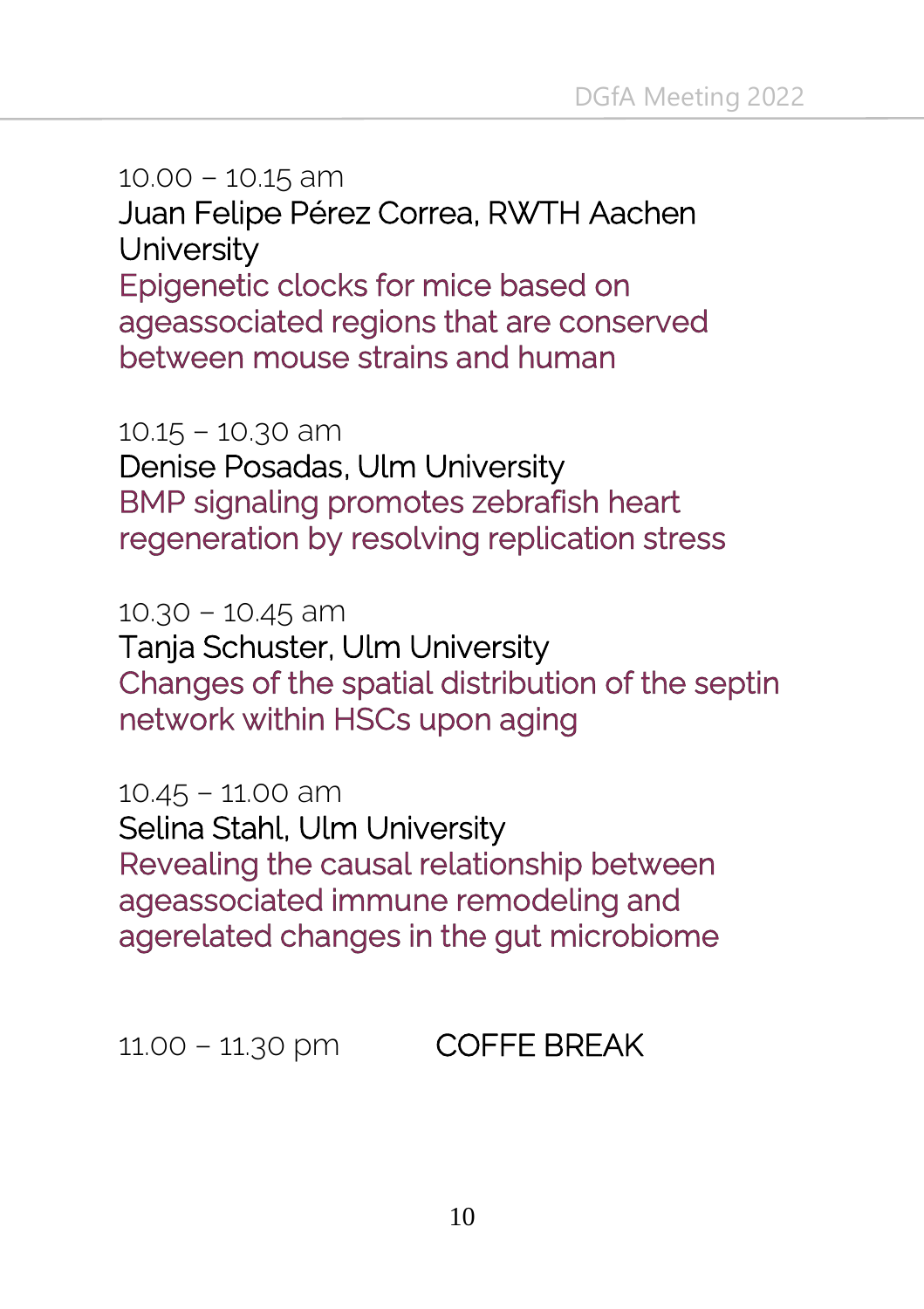$11.30 - 12.30$  am

Session 4 **Chair: Collin Ewald** 

11.30 – 11.45 am Carolin Thomas, ETH, Zurich Identification and characterization of a novel natural polyacetylene and its antiaging and healthpromoting potential in cells, C. elegans and mice

11.45 – 12.00 am Mona Vogel, Ulm University Loss of metabolic heterogeneity in the hematopoietic stem cell population upon aging

12.00 – 12.15 pm

Siayo Wang, University of Cologne H3K4me2 regulates the recovery of protein biosynthesis and homeostasis from DNA damage during development and aging

12.15 – 12.30 pm

Alexander Wolf, Nippon Medical School How somatic mutations cause aging without causing aging